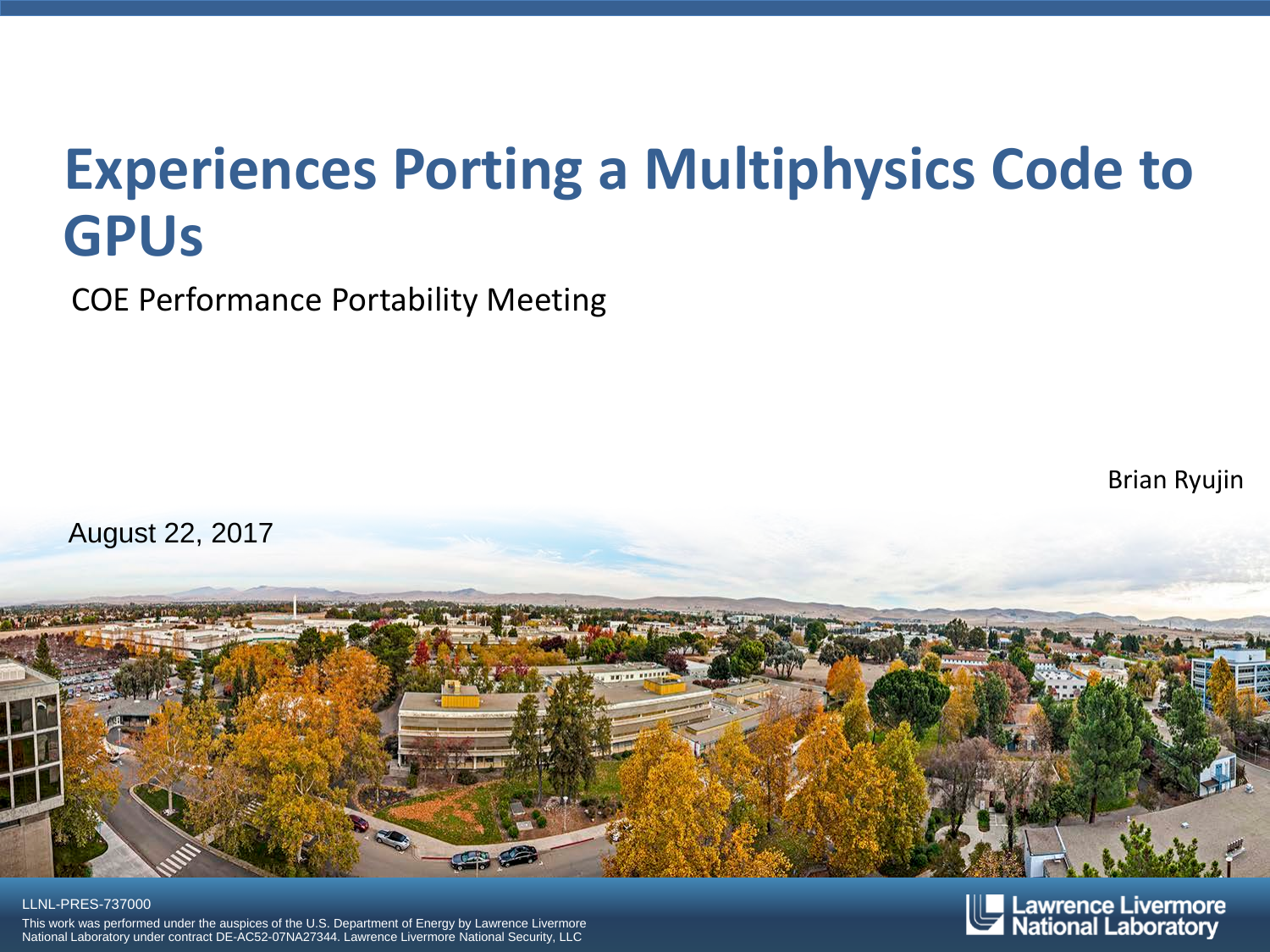# **Ares is a massively parallel, multi-dimensional, multi-physics code**

#### **Physics Capabilities:**

- ALE-AMR Hydrodynamics
- High-order Eulerian **Hydrodynamics**
- Elastic-Plastic flow
- 3T plasma physics
- High-Explosive modeling
- Diffusion, SN Radiation
- Particulate flow
- Laser ray-tracing
- MHD
- Dynamic mixing
- Non-LTE opacities





#### **Applications:**

- ICF modeling
- Pulsed power
- NIF Debris
- High-Explosive experiments



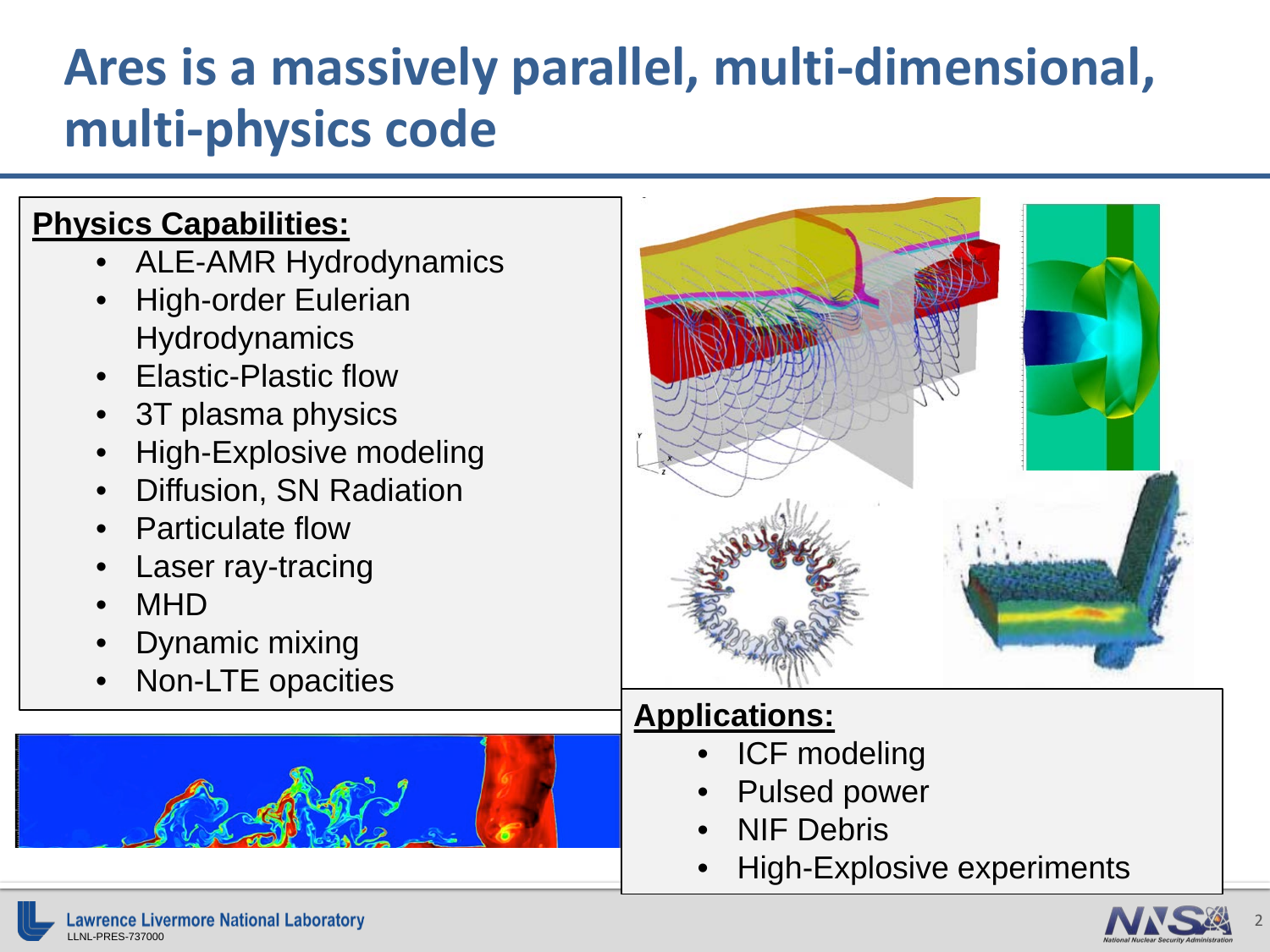### **Porting a large, existing code comes with additional constraints**

- Ares is 21 years old and ~800k lines of code
	- C/C++ with 60+ libraries in C, C++ and Fortran
	- Some libraries are full physics capabilities, such as SN Radiation
- Ares is used daily by an active user base on our current supercomputers
	- Cannot break or slow down current functionality
	- Must be able to continue to add new functionality that users are requesting throughout the process
- Code overall has ~5,000 mesh loops with limited hotspots
	- Lagrange hydro problem runs 80+ kernels
	- Grey radiation diffusion problem runs 250+ kernels
	- ALE hydro problem runs 450+ kernels
- Code is mostly bandwidth bound

We can only maintain a single code base, but must effectively utilize all HPC platforms

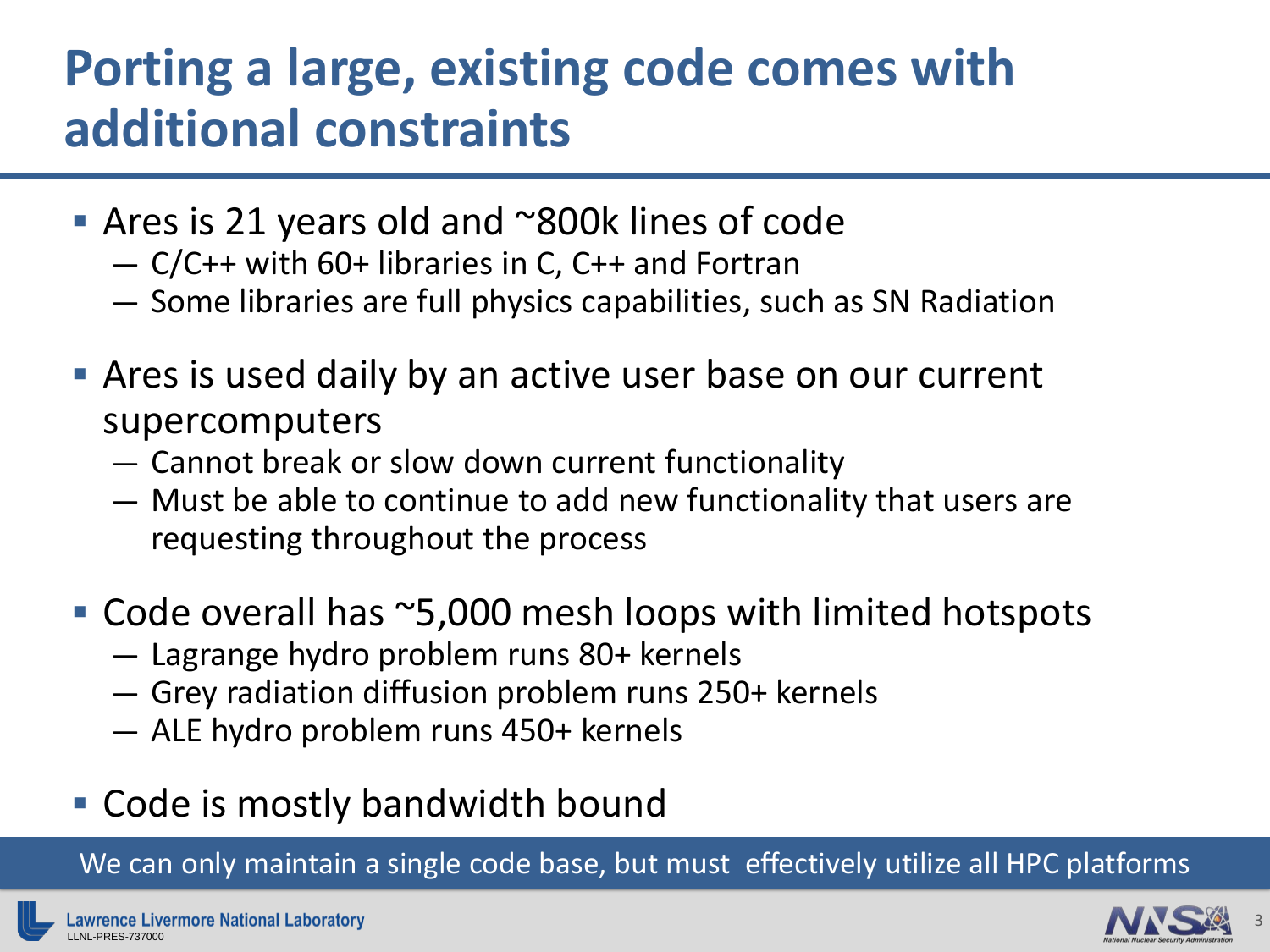# **Ares strategy for Sierra**

- We tried to adhere to some basic guiding principles
	- Keep strategies relatively simple
	- Leverage existing capabilities and infrastructures
	- Keep concepts familiar to developers
- Overarching approach:
	- Use RAJA to get code to run on the GPU
	- Use Unified Memory to get mesh data onto the GPU
	- 1 MPI task per GPU
	- Keep all data resident on the GPU to avoid data motion

#### We believe our approach follows our principles, but the devil is in the details...

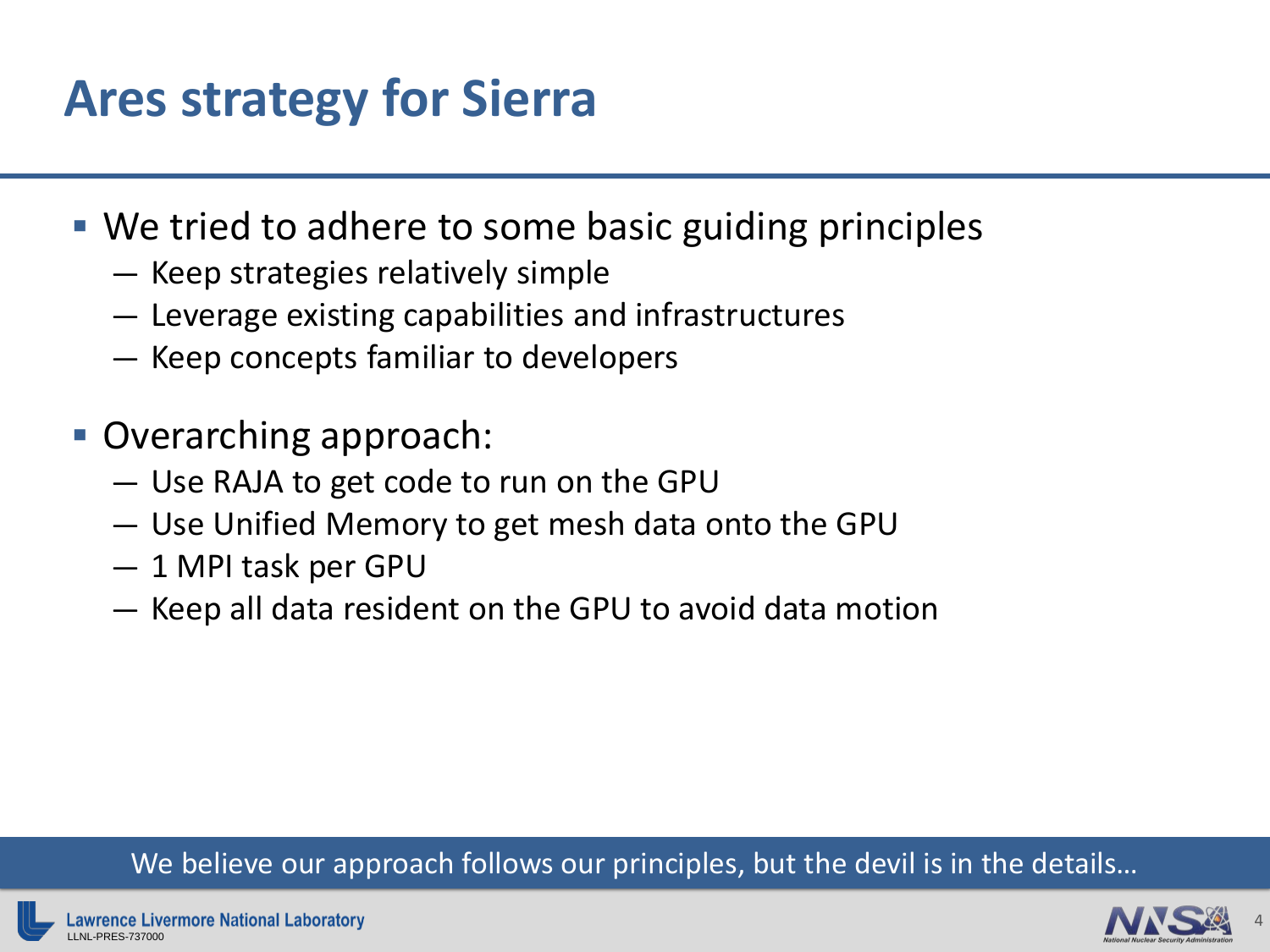### **We use RAJA for our execution model**

- RAJA is an abstraction layer for on-node parallelization
- Facilitates using multiple programming model backends(CUDA, OpenMP, etc)
- **Designed for existing codes; allows for incremental adoption**
- Built on top of standard C++11 constructs only

| C-style for-loop                                                           |                                                                                                                                           |                                                                                                                                                 | <b>RAJA-style loop</b>                                                     |  |  |
|----------------------------------------------------------------------------|-------------------------------------------------------------------------------------------------------------------------------------------|-------------------------------------------------------------------------------------------------------------------------------------------------|----------------------------------------------------------------------------|--|--|
| double* $x$ ; double* $y$ ;<br>double a:                                   | <b>RAJA Transformation</b>                                                                                                                | double* x ; double* y ;<br>double a ;<br><b>RAJA::forall&lt; exec_policy &gt; (begin, end, [=] (int i) {</b><br>$y[i] += a * x[i]$ ;<br>$\}$ ); |                                                                            |  |  |
| for (int i = begin; $i <$ end; ++i) {<br>$y[i] += a * x[i]$ ;<br>$\vert$ } |                                                                                                                                           |                                                                                                                                                 |                                                                            |  |  |
|                                                                            | <b>RAJA Concepts</b><br><b>Pattern</b><br>(forall, reduction, scan, etc.)<br><b>Execution Policy</b><br>(how loop runs: PM backend, etc.) |                                                                                                                                                 | <b>See Adam</b><br>Kunen's talk on<br><b>Wednesday for</b><br>more details |  |  |



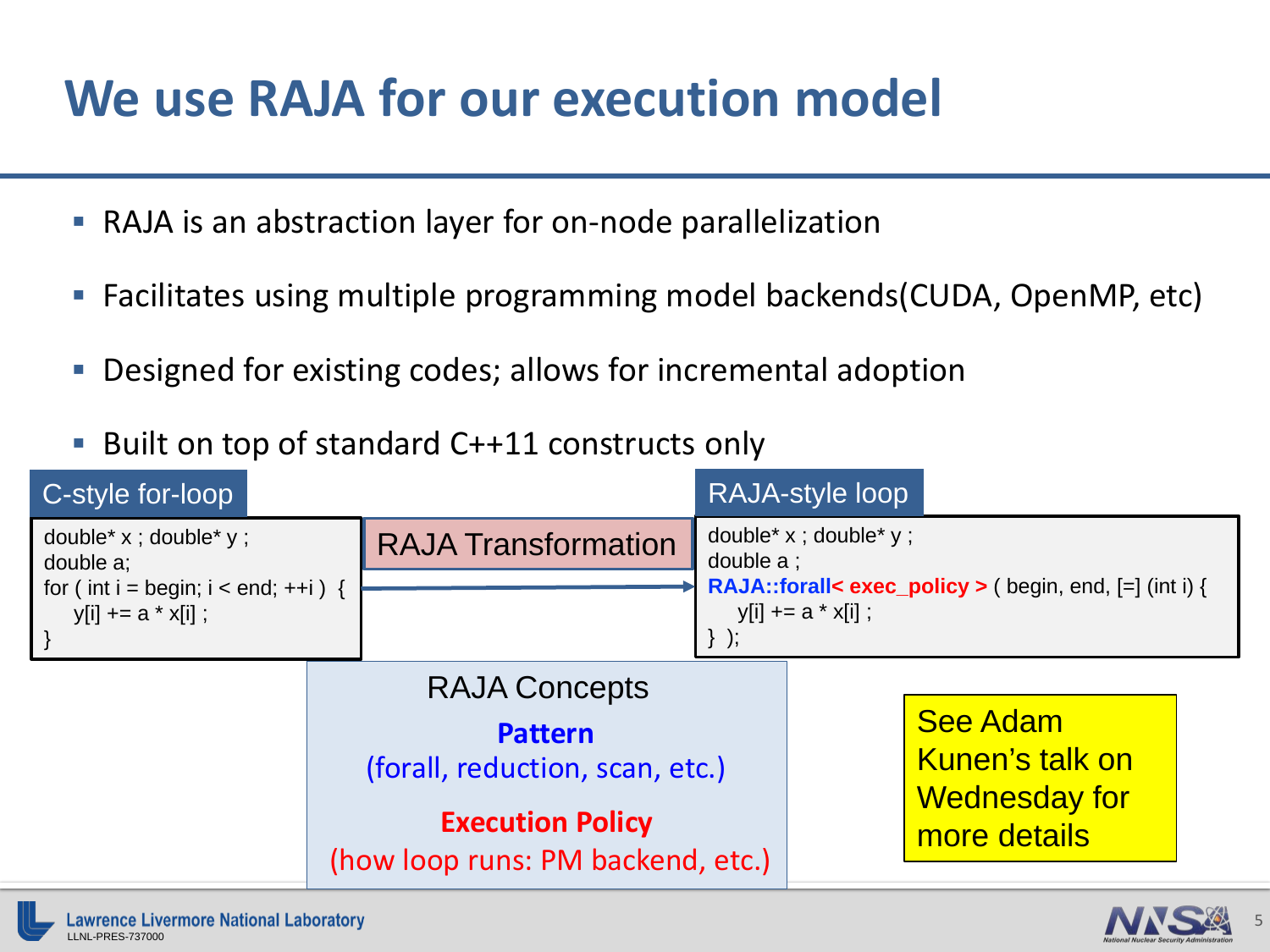# **Ares's use of RAJA**

- **Implemented a code specific layer above RAJA** 
	- Improves readability by giving loops additional context
	- Provides an easy place to put hooks in for all our loops
	- Lets us map descriptive loop classifications into machine appropriate policies

| C-style for-loop                                                                                              |                                                                                                                                                  |                            |                                                                                                                            | RAJA-style loop                                                   |  |
|---------------------------------------------------------------------------------------------------------------|--------------------------------------------------------------------------------------------------------------------------------------------------|----------------------------|----------------------------------------------------------------------------------------------------------------------------|-------------------------------------------------------------------|--|
| double* x ; double* y ;<br>double a;<br>$Int^*$ ndx = domain->Zones;<br>for (int i = begin; $i <$ end; ++i) { |                                                                                                                                                  | <b>RAJA Transformation</b> | double* x ; double* y ;<br>double a ;<br>Domain_t* domain;<br>for_all_zones< parstream > $($ domain, $[=]$ (int zone) $\{$ |                                                                   |  |
|                                                                                                               |                                                                                                                                                  |                            |                                                                                                                            |                                                                   |  |
| int zone = $ndx[i]$ ;<br>$y[zone] += a * x[zone];$                                                            |                                                                                                                                                  |                            | $y[zone] += a * x[zone];$                                                                                                  |                                                                   |  |
|                                                                                                               | <b>Ares Concepts</b><br><b>Pattern</b><br>Code specific iteration pattern<br><b>Execution Policy</b><br><b>High level classification of loop</b> |                            |                                                                                                                            | <b>See Olga</b><br>Pearce's talk on<br>Thursday for an<br>example |  |



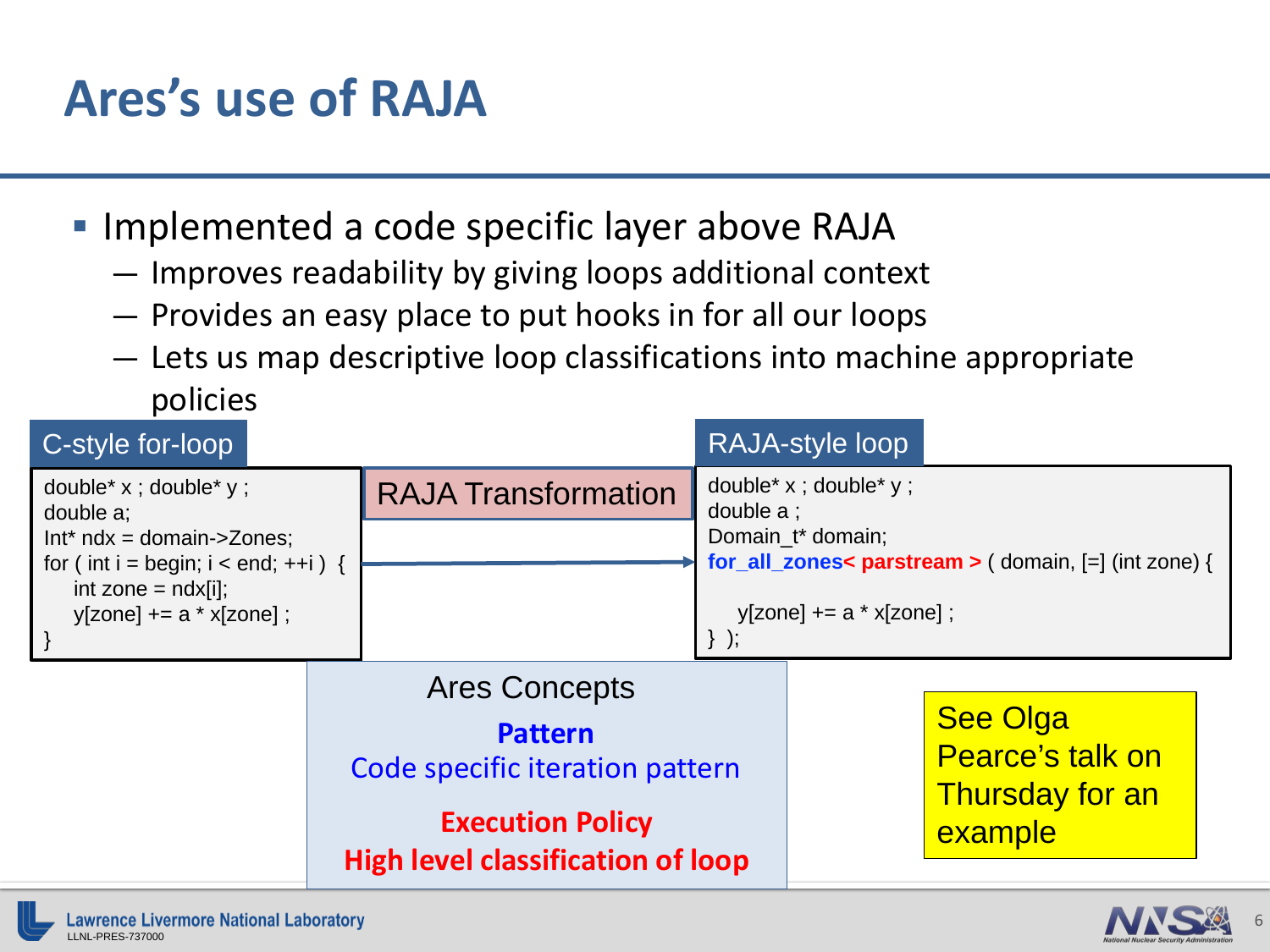## **RAJA provides us with additional flexibility at little cost to code maintainability and familiarity**

- After the port to RAJA, the code still looks very similar
	- Lambda semantics also helped in the porting process to some degree
	- There's still a learning curve for developers to change how they're coding, but largely overcome after about a week or two of use
- Over 98% of our loops could be ported in a straightforward manner — Remaining loops are serial loops that need to be reworked for performance
- RAJA's ability to use multiple backends is an invaluable tool
	- Very easy to switch between different backends (Serial, OpenMP3, CUDA)
	- Serial performance is comparable to non-RAJA code
	- We use CPU thread analysis tools to help track down race conditions we see on the GPU by using the OpenMP3 execution policy
	- Still waiting on some development to compare OpenMP4.5 with CUDA
- Code benefits directly from performance improvements in RAJA
	- Platform specific optimizations are hidden within RAJA's primitives
	- Upgrading to new RAJA versions has been straightforward

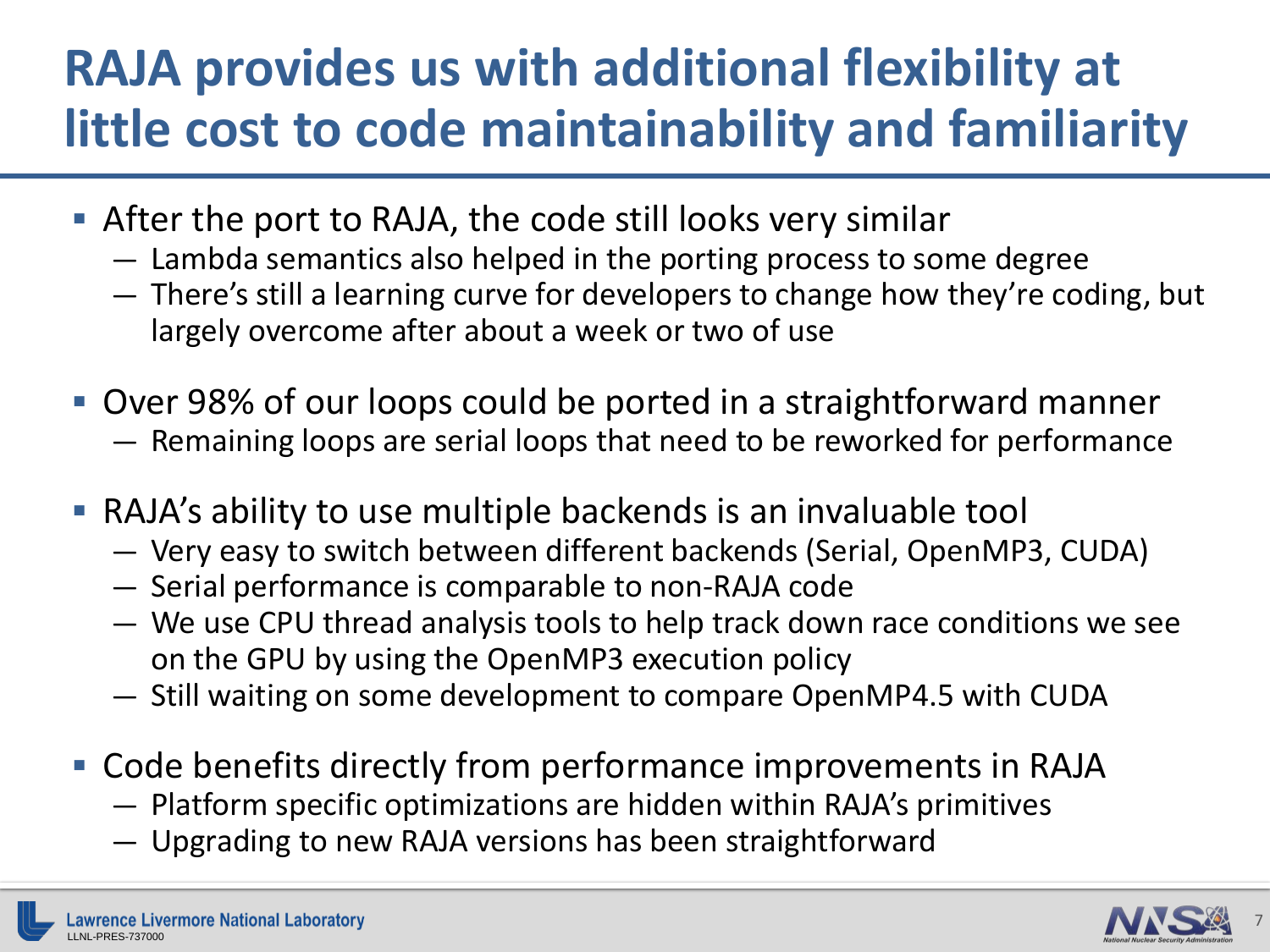### **Memory management strategies in Ares**

- Ares has ~5000 malloc calls that are each wrapped by a macro
	- A call to malloc does not provide enough context to effectively use GPUs
	- Some context can be inferred by existing state (e.g., allocating temporaries)
	- Some context cannot be inferred (e.g., location of data usage)
- **For performance, we now have a three tiered system** 
	- Originally used cudaMallocManaged for everything
		- Worked correctly, but performed poorly
	- Allocating different memory has vastly different costs
		- Malloc CPU control code
		- cudaMallocManaged (UM) For mesh data (accessed on CPU and GPU)
		- cudaMalloc (cnmem memory pools) Temporary GPU data
	- Switching from a naïve single tier system to a three tier system gave a 14x speedup on current hardware
- **Plan to switch the allocation to use Umpire**

See David Beckingsale's talk on Umpire

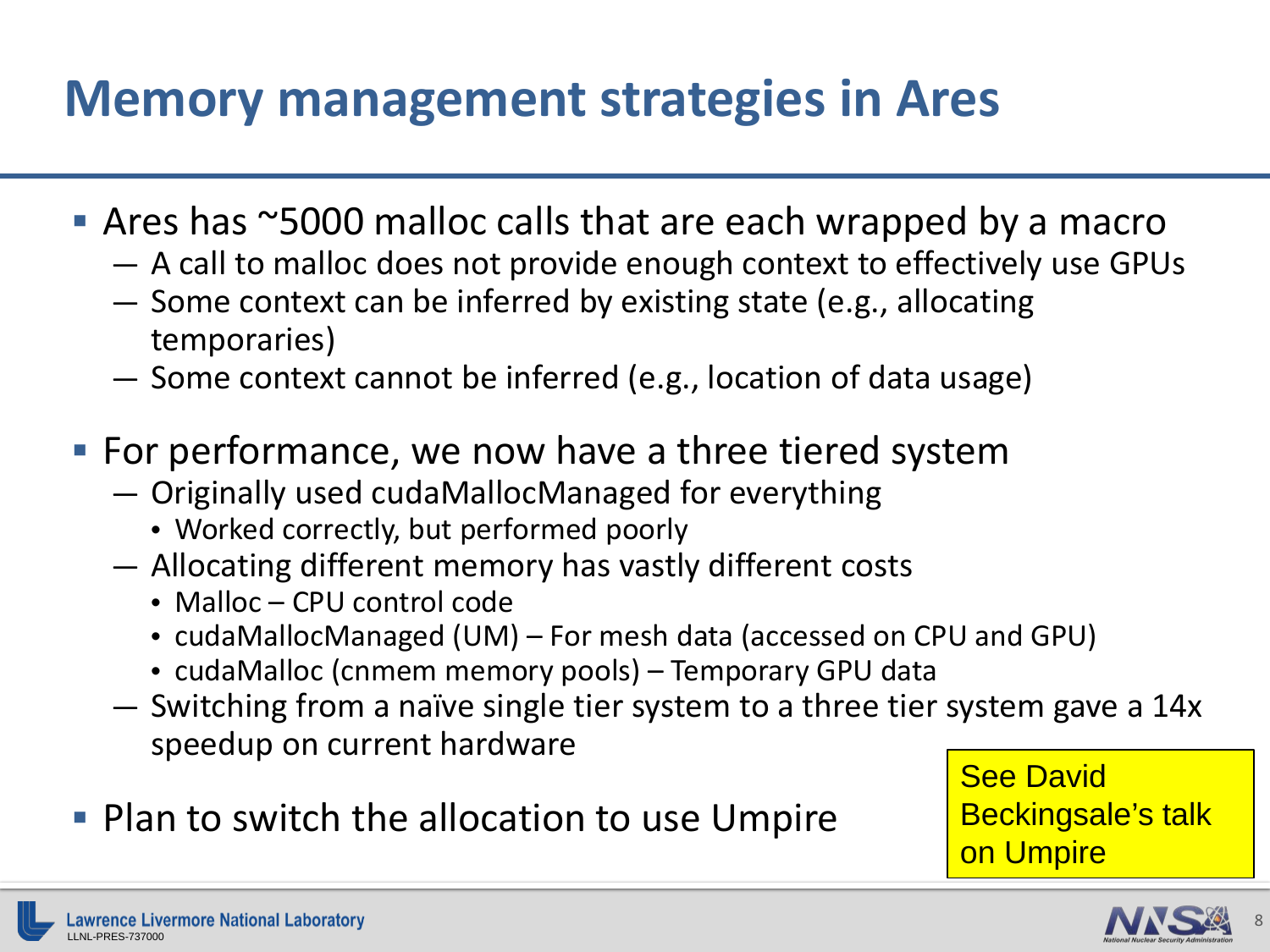### **We are seeing good speedups on our EA systems**

| <b>Problem</b>                                    | <b>Zones</b><br>(Mzones) | <b>Speedup 4 GPU vs</b><br>20 Power8 CPU<br>cores | <b>EA Node</b>                              |
|---------------------------------------------------|--------------------------|---------------------------------------------------|---------------------------------------------|
| <b>3D Sedov</b>                                   | $\overline{1}$           | 10X                                               | 20 Power 8+ CPU cores<br>4 NVIDIA P100 GPUS |
| 3D Sedov +<br><b>LEOS</b>                         | 1                        | 12X                                               | 16 GB Memory/GPU<br>NVLINK 1.0              |
| 2D Sedov                                          | 1                        | 6X                                                |                                             |
| <b>3D ALE test</b>                                | 1.1                      | 7X                                                |                                             |
| 3D Rad<br><b>Diffusion test</b>                   | 1.1                      | 8X                                                |                                             |
| 3D Shaped<br>Charge (ALE,<br>Strength,<br>Slides) | 1.3                      | 6X                                                |                                             |

Some packages are more amenable to GPUs. Increasing zone count provides a better speedup

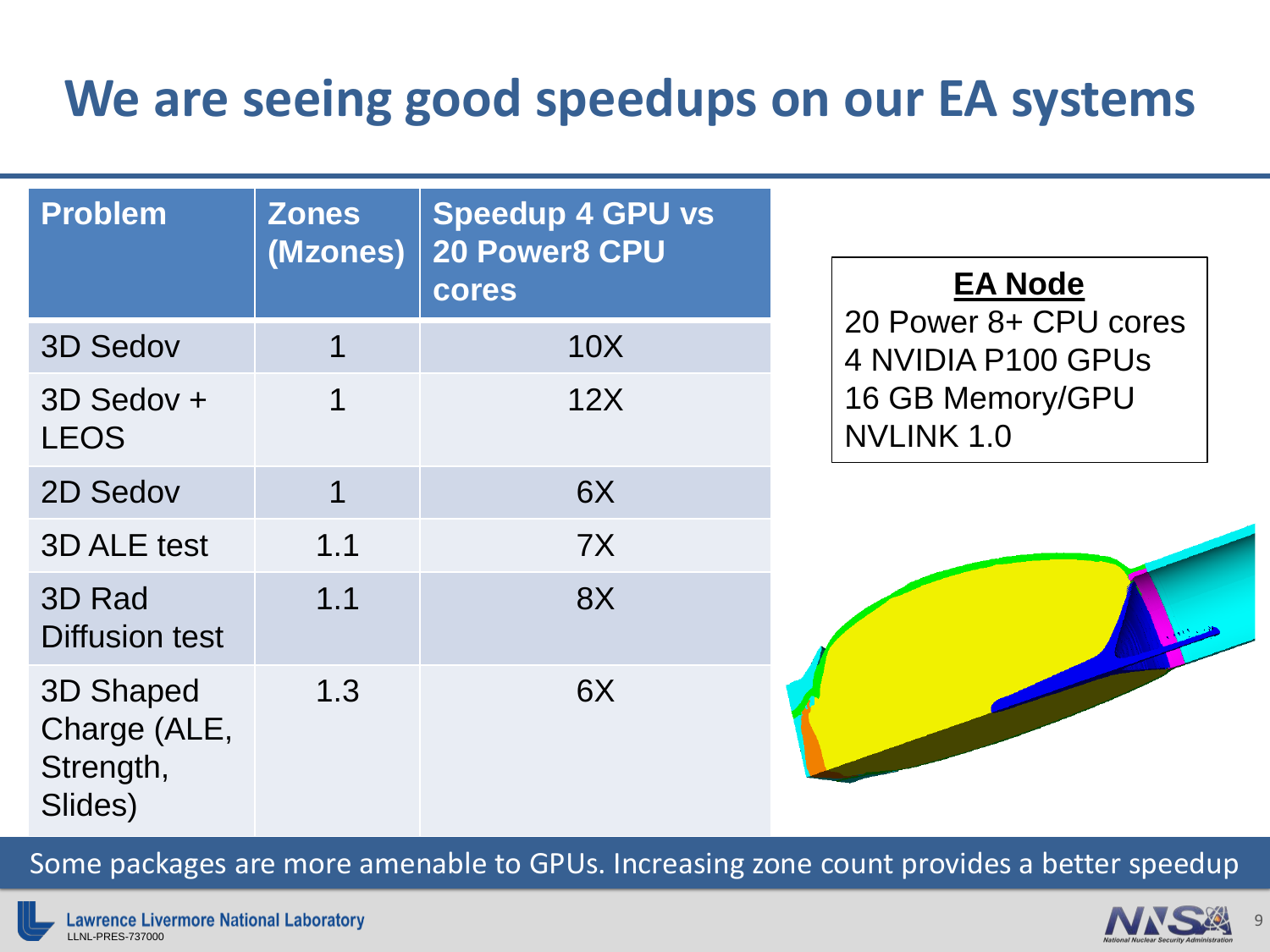### **GPU performance is showing great promise for ALE hydro problems**

CTS1 (Broadwell) vs. EA (Power8 + P100 GPUs)

| <b>Resources</b>        | # of<br><b>Nodes</b> | <b>Runtime</b><br>(min) | <b>Relative</b><br>speedup |
|-------------------------|----------------------|-------------------------|----------------------------|
| <b>576 CPU</b><br>cores | 16                   | 2825                    | 1                          |
| 1152                    | 32                   | 1407                    | 2                          |
| 2304                    | 64                   | 811                     | 3.5                        |
| 4608                    | 128                  | 400                     | $\overline{7}$             |
| <b>16 GPUs</b>          | $\boldsymbol{4}$     | 816                     | 3.5                        |
| 32 GPUs                 | 8                    | 514                     | 5.5                        |
| 64 GPUs                 | 16                   | 398                     | 7.1                        |



#### **RT Mixing Layer in a Convergent Geometry**

- Octant, 37.3M zones
- 300,000 cycles
- LEOS EOS (with RAJA)
- **Eulerian**

With nominal zone counts, it takes 15X more CTS1 nodes to match a single EA node

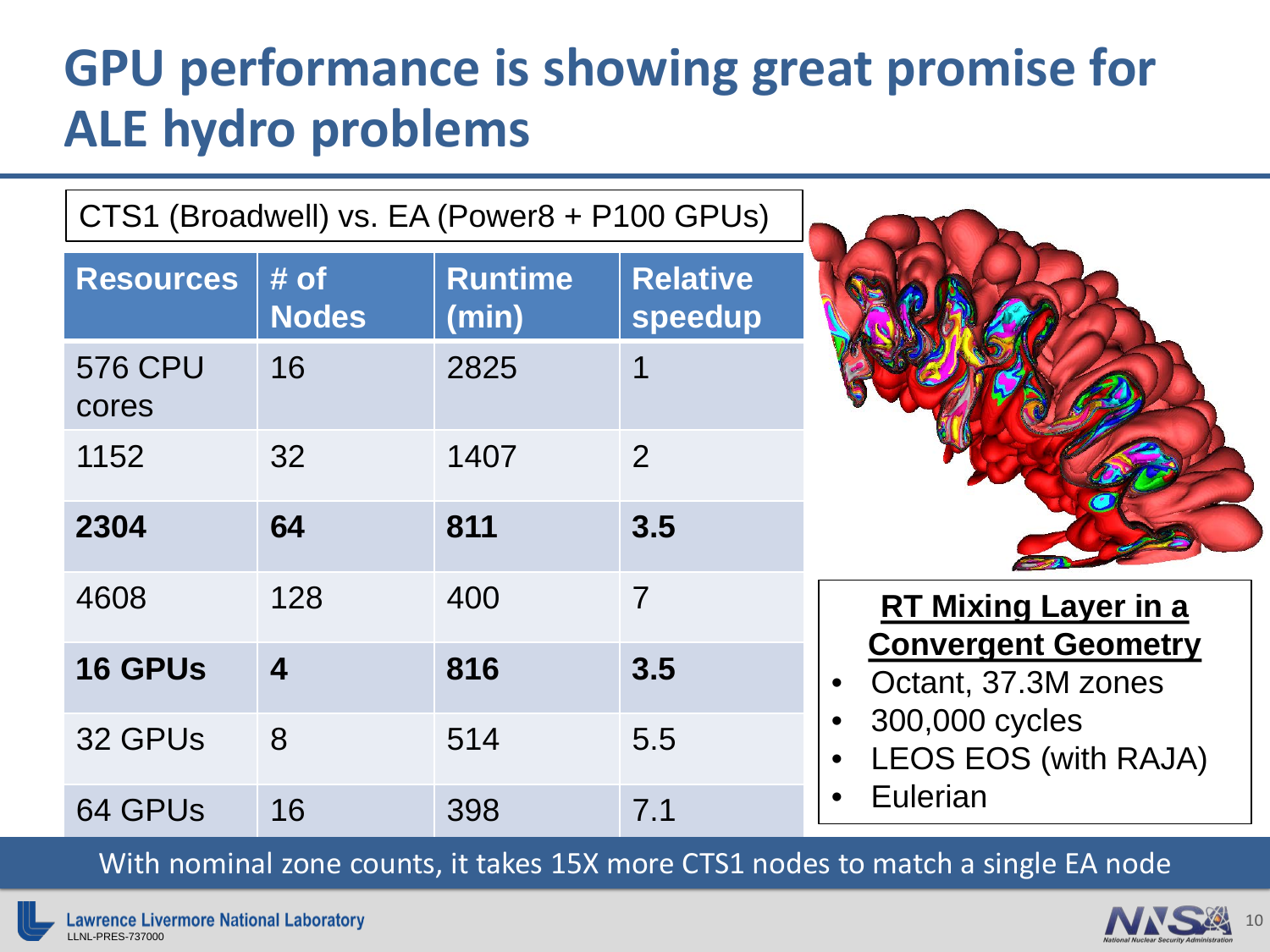# **Conclusion and Future Work**

- RAJA and Unified Memory is a viable strategy for some degree of performance portability
	- Over 98% of the loops port cleanly
	- Remaining loops may require algorithmic changes for parallelization
- GPU performance tracks about what we'd expect compared to CPU
- Kernel launch overhead can become a significant portion of runtime
	- Packing and unpacking MPI buffers for ghost zone exchanges is dominated by kernel launch overhead, and can take over 25% of the runtime in moderately sized problems
	- Packing and unpacking code is organized with polymorphic objects, which makes kernel merging difficult
	- Investigating techniques to queue the packing/unpacking calls without breaking the objected oriented organization
- Dealing with our large physics libraries will be challenging
	- Management of the limited amount of memory between packages
	- GPU strategies for libraries must be compatible
- Running with much larger MPI tasks (30k zones/rank -> 1M zones/rank) will force us to relearn our intuition on the code's scaling properties

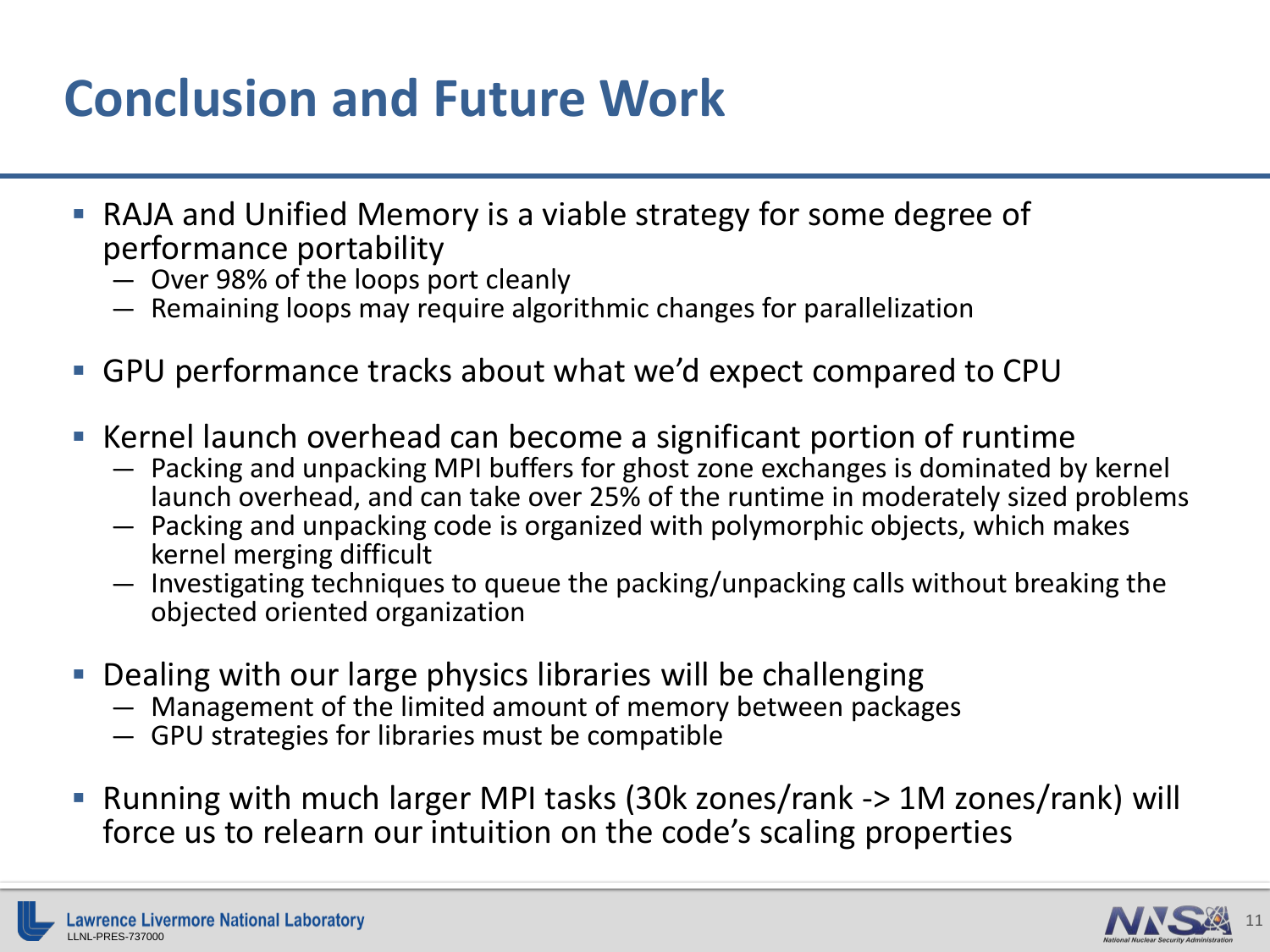# **Acknowledgements**

- Jason Burmark
- **Mike Collette**
- Burl Hall
- Rich Hornung
- **Holger Jones**
- Jeff Keasler
- **Olga Pearce**
- **Brian Pudliner**
- George Zagaris